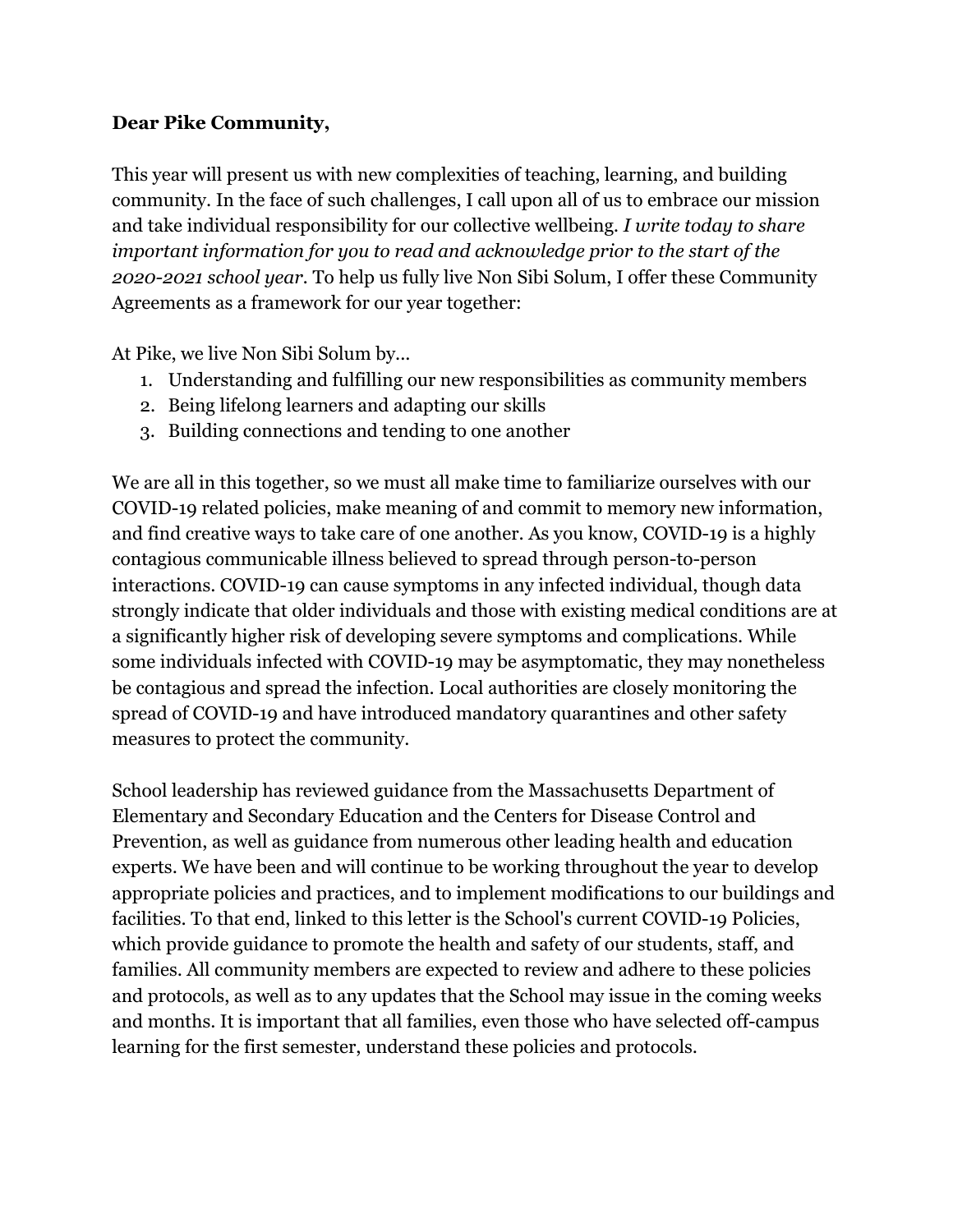As outlined in the [COVID-19 Policies,](http://pikeschool.org/taskforcepolicies) families and students should expect that the campus-based Pike experience will be (and will look) somewhat different than in past years. In addition to required physical distancing measures and physical modifications to our campus and in classrooms, changes will also likely be required to many facets of our program, including the school day schedule, lunch, health services, and extracurricular activities. But as with seemingly everything during this pandemic, circumstances are changing rapidly and Massachusetts's specific school reopening procedures for September may be updated.

Although Pike will meet all applicable safety requirements, so long as COVID-19 continues to spread by community transmission and until there is an effective vaccine, there will be a risk that students could become infected with COVID-19 despite the School's efforts. That risk extends to the families of students as well as others with whom the student may have contact.

## **All enrolled families are expected to sign this community agreement by Thursday, September 3, in which you consent to the following:**

- You acknowledge that you have reviewed the School's [COVID-19 Policies,](http://pikeschool.org/taskforcepolicies) and agree that you/your child will adhere to the rules and protocols set forth in those documents as well as any other expectations set forth by the School, and that failure to do so may result in appropriate consequences, as determined by the School.
- You acknowledge and agree that despite Pike's compliance with applicable reopening requirements, there is nonetheless a risk that your child could contract COVID-19 and/or become symptomatic and/or asymptomatic carrier of COVID-19.
- You knowingly and voluntarily assume that risk on behalf of yourself and your child, as well as the risk that such infection could spread to other members of your child's household or family, as well as others with whom the student may have contact.

We recognize that these are uncertain times, and we are committed to our mission of providing our students with an exceptional educational environment. Complying with the expectations set forth in the COVID-19 Policies as well as any other health and safety guidance will require significant additional effort on the part of everyone involved - the School, our staff, students, and families. But we are eager to reopen and see many of you in person again, even if that means wearing masks and physically distancing. If you have any questions about this letter, please do not hesitate to contact me.